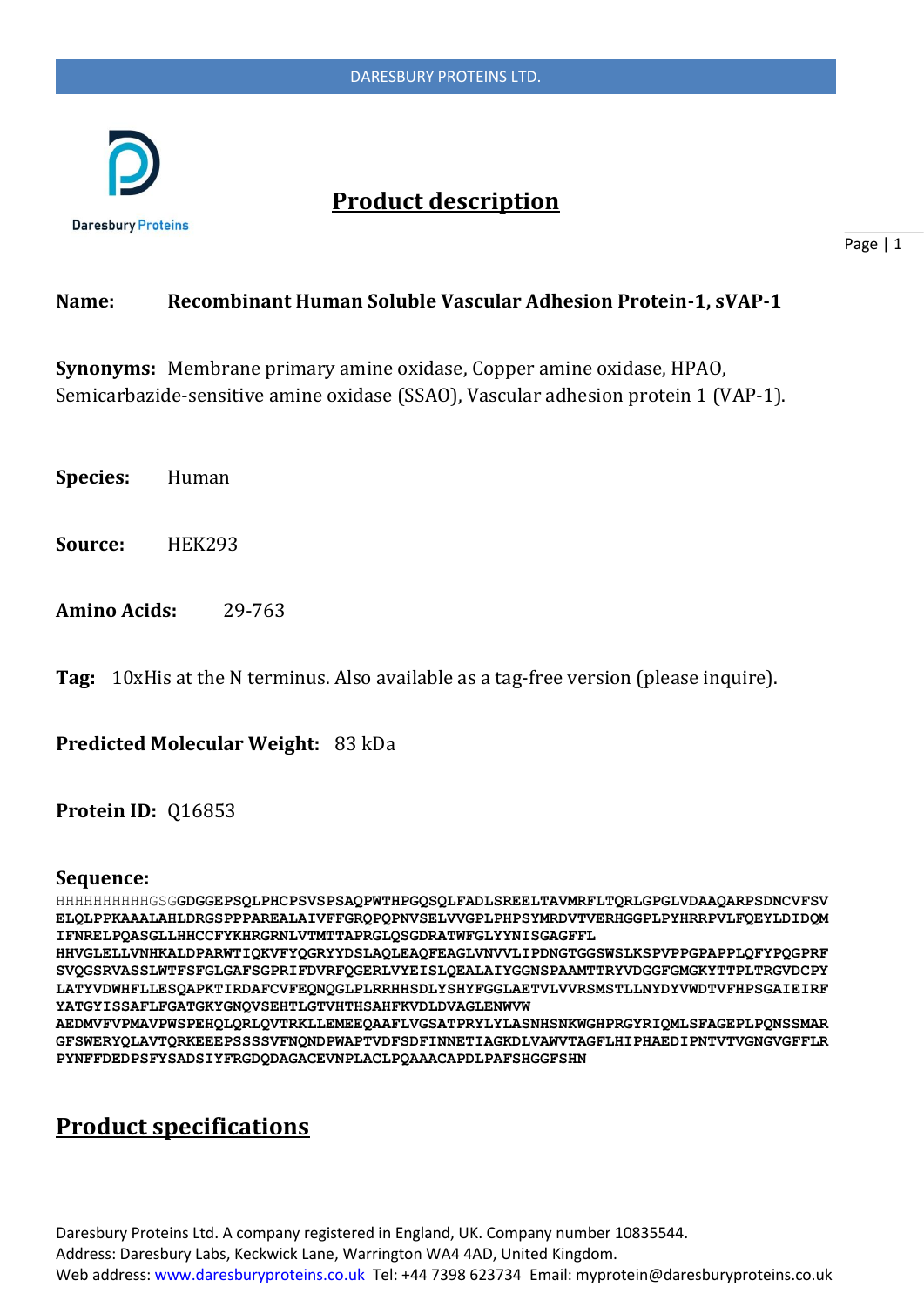#### **Estimated Molecular Weight, SDS-PAGE:** ≈100 kDa

**Grade & Purity:** >95% as estimated by SDS-PAGE stained with Instant Blue Stain (Expedeon).

Endotoxins: Less than  $0.1$  ng/ $\mu$ g (1 IEU/ $\mu$ g), as measured by LAL method.

**Formulation:** PBS 20% Glycerol

### **Shipping**

Product is shipped either on dry or wet ice. Upon receipt, store at -20°C to -70°C.

### **Product application and Storage**

**Storage:** The protein should be stored at -20°C to -70°C preferably in small aliquots to avoid repeated freeze-thaw cycles.

**Stability:** At least 12 months at -20°C to -70°C and at least 1 month at 2°C to 8°C.

**Application Note: For research purposes only. Not for use in humans.**

Page | 2